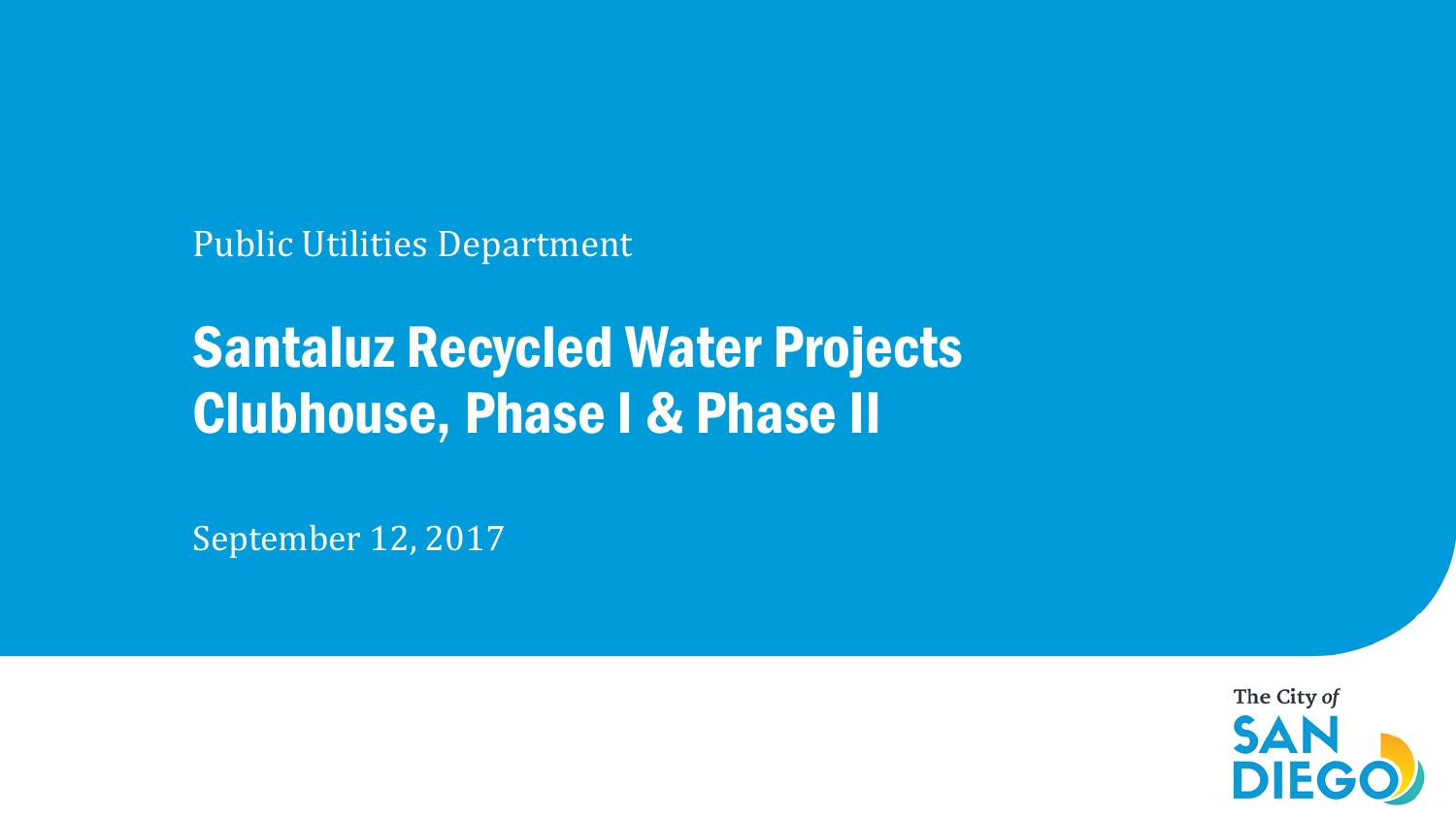

# Santaluz Overview

Santaluz is a development located in the northeast area of the City of San Diego. First connected to the recycled water system in 2005, they use 100% recycled water to irrigate their golf course, 330 AF in CY2016.

Recycled water use has been such a success, Santaluz expanded recycled water use to the rest of the development common areas.

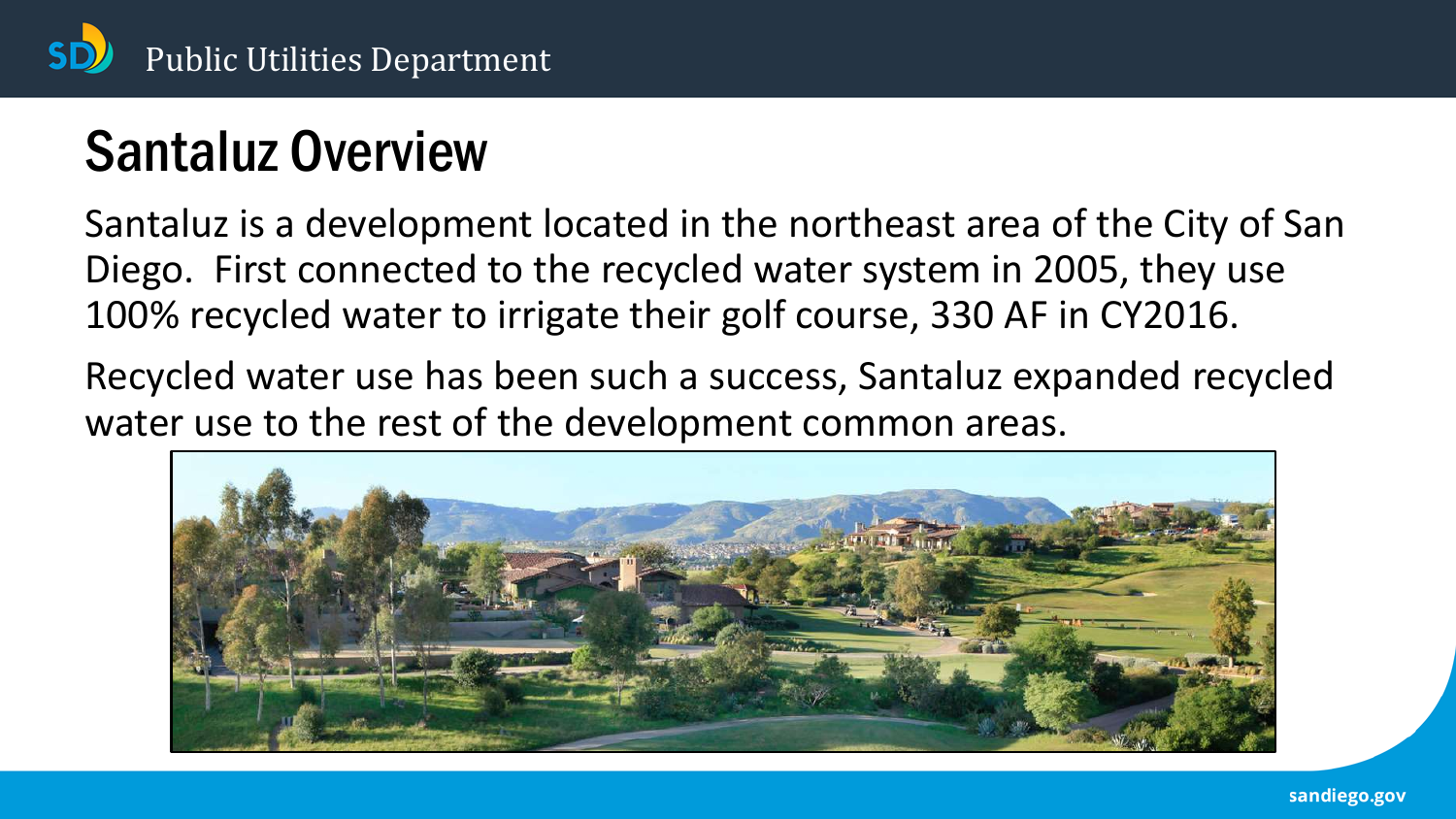#### **SD** Public Utilities Department



# Santaluz Development

- Santaluz Clubhouse/Hacienda: 7.7 AFY
- Phase I- Santaluz Northern Lights: 17 AFY
- Phase II- Santaluz Village Green: 106 AFY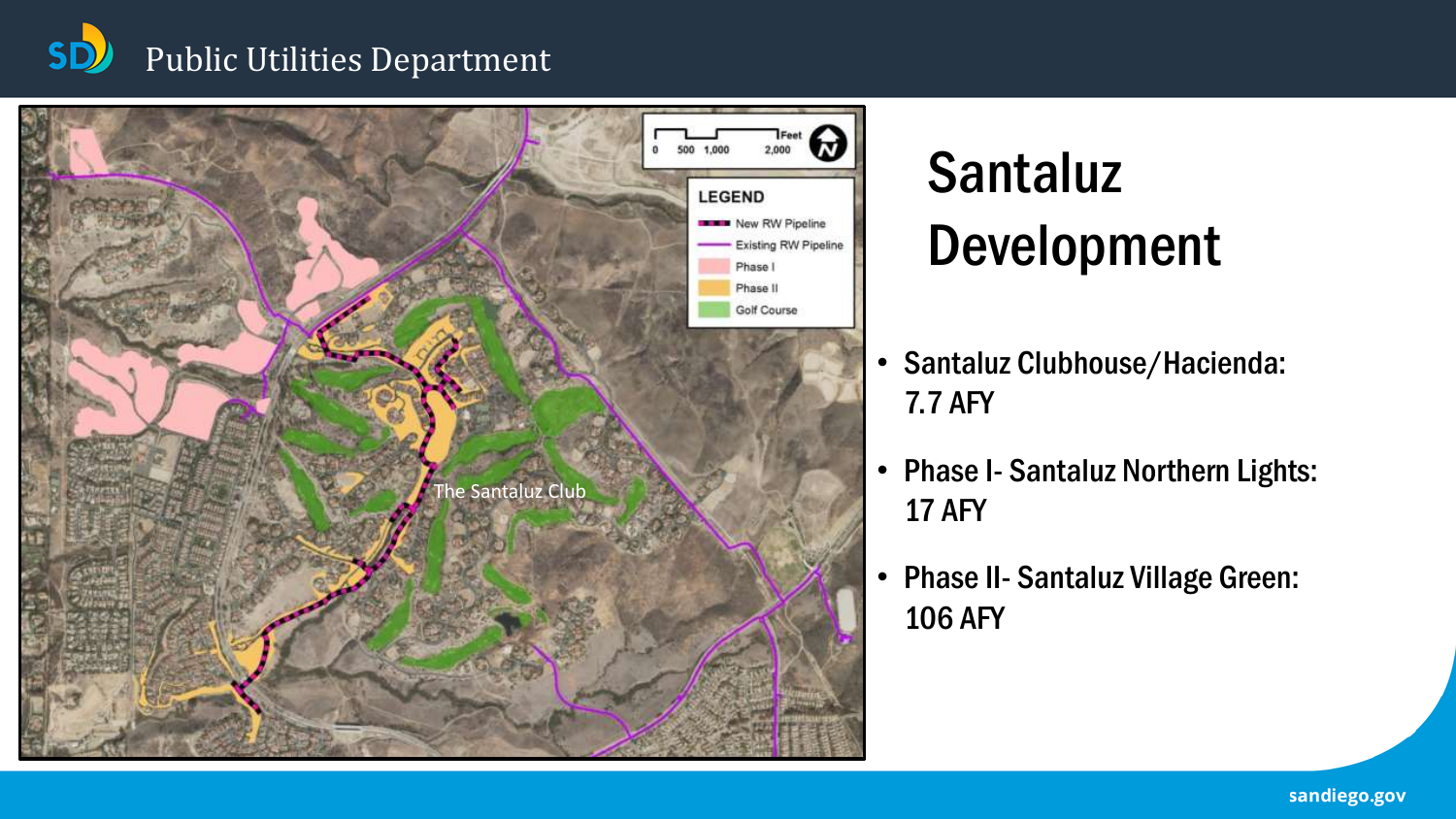#### Public Utilities Department



## Clubhouse

• Retrofitted the irrigation system around the clubhouse area to use recycled water

#### Phase I – HOA Common Areas

- Retrofitted the irrigation system
- 5 recycled water meters installed
- 5 potable water meters killed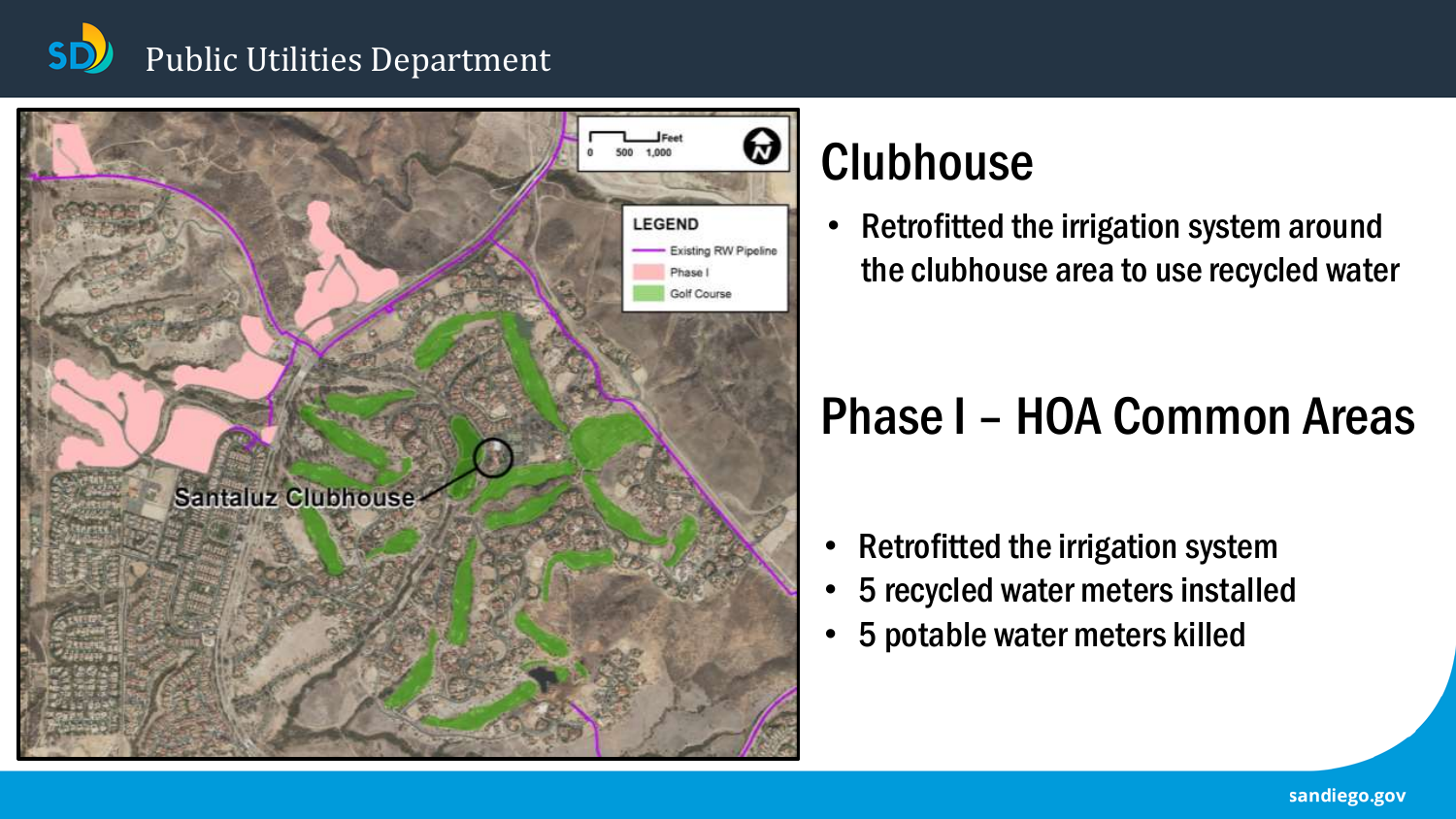## Public Utilities Department



# Phase II Pipelines

- Pipeline Size: 8" (8,000 linear feet)
- Pipeline Size: 6" (6,000 linear feet)
- Total New RW Pipelines Installed: 14,000 linear feet
- Demand: 106 AFY
- Killed 15 services and removed 15 meters
- (1) 3" and 4" RW Meter Installations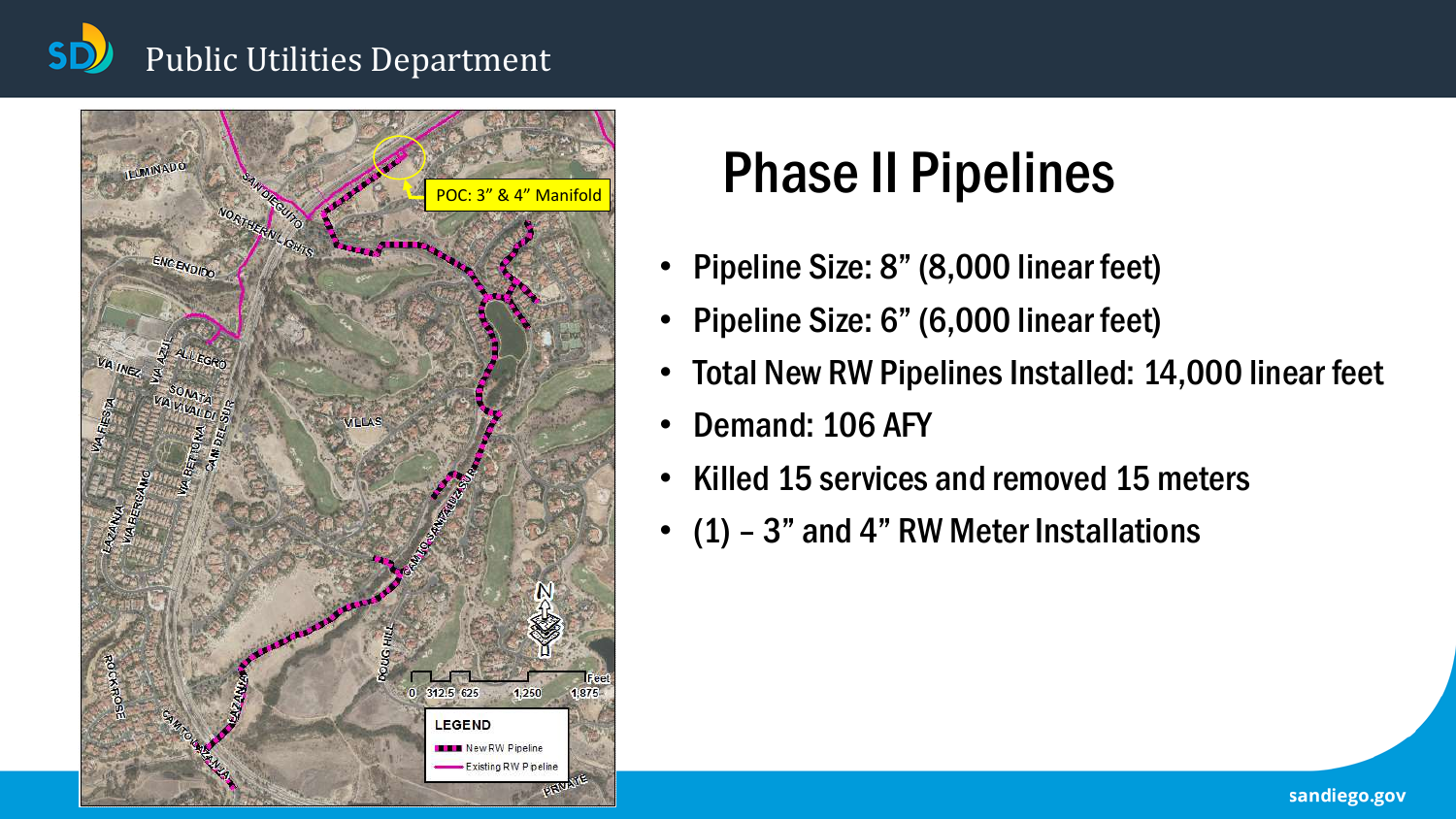

# **Challenges**

- Pipeline construction impacted by weather conditions
- Encountered wet and dry utilities during construction
- All homes when built were required by Fire Department to have a fire sprinkling system which required a backflow device making the cross connection testing longer than usual